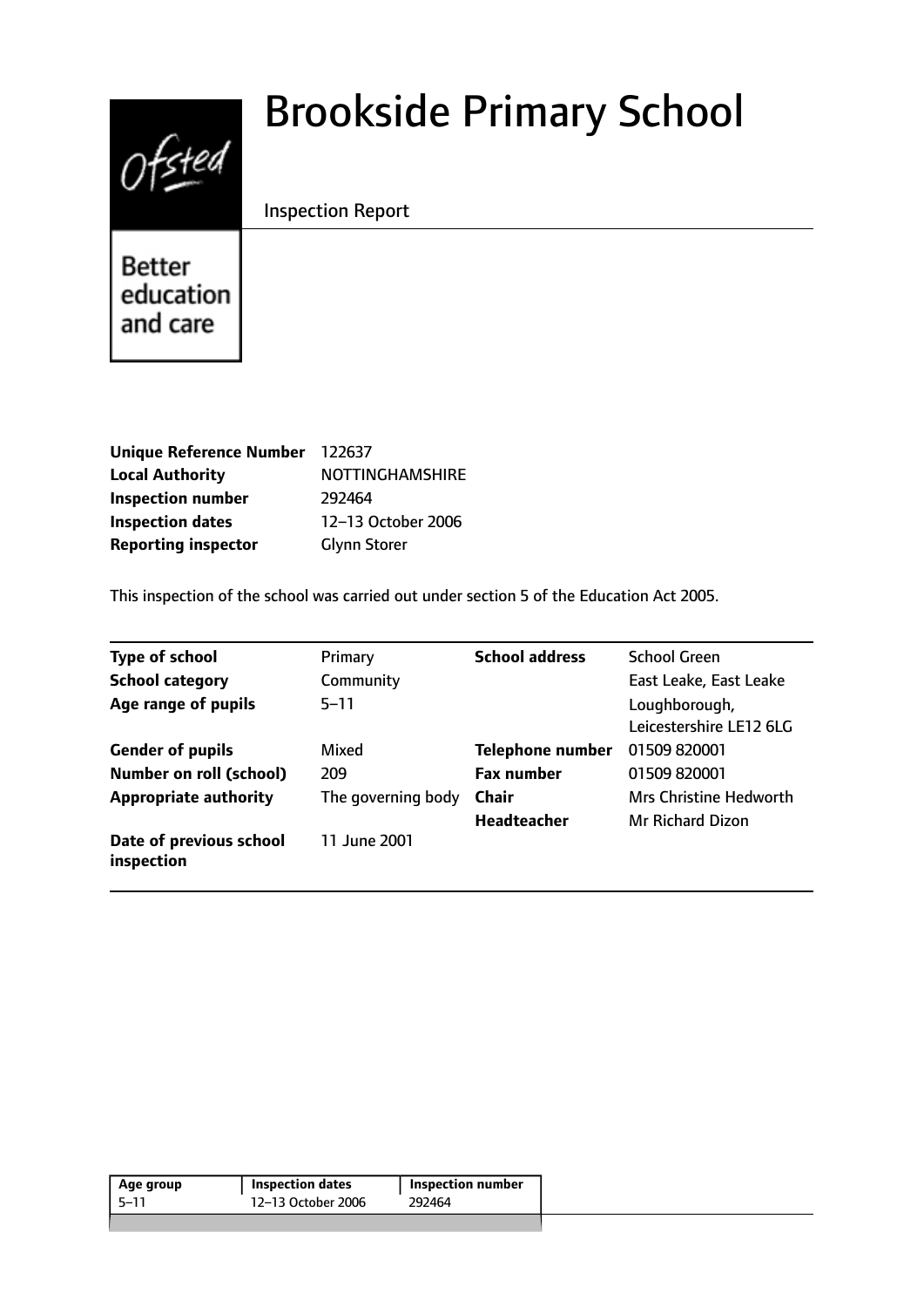© Crown copyright 2006

Website: www.ofsted.gov.uk

This document may be reproduced in whole or in part for non-commercial educational purposes, provided that the information quoted is reproduced without adaptation and the source and date of publication are stated.

Further copies of this report are obtainable from the school. Under the Education Act 2005, the school must provide a copy of this report free of charge to certain categories of people. A charge not exceeding the full cost of reproduction may be made for any other copies supplied.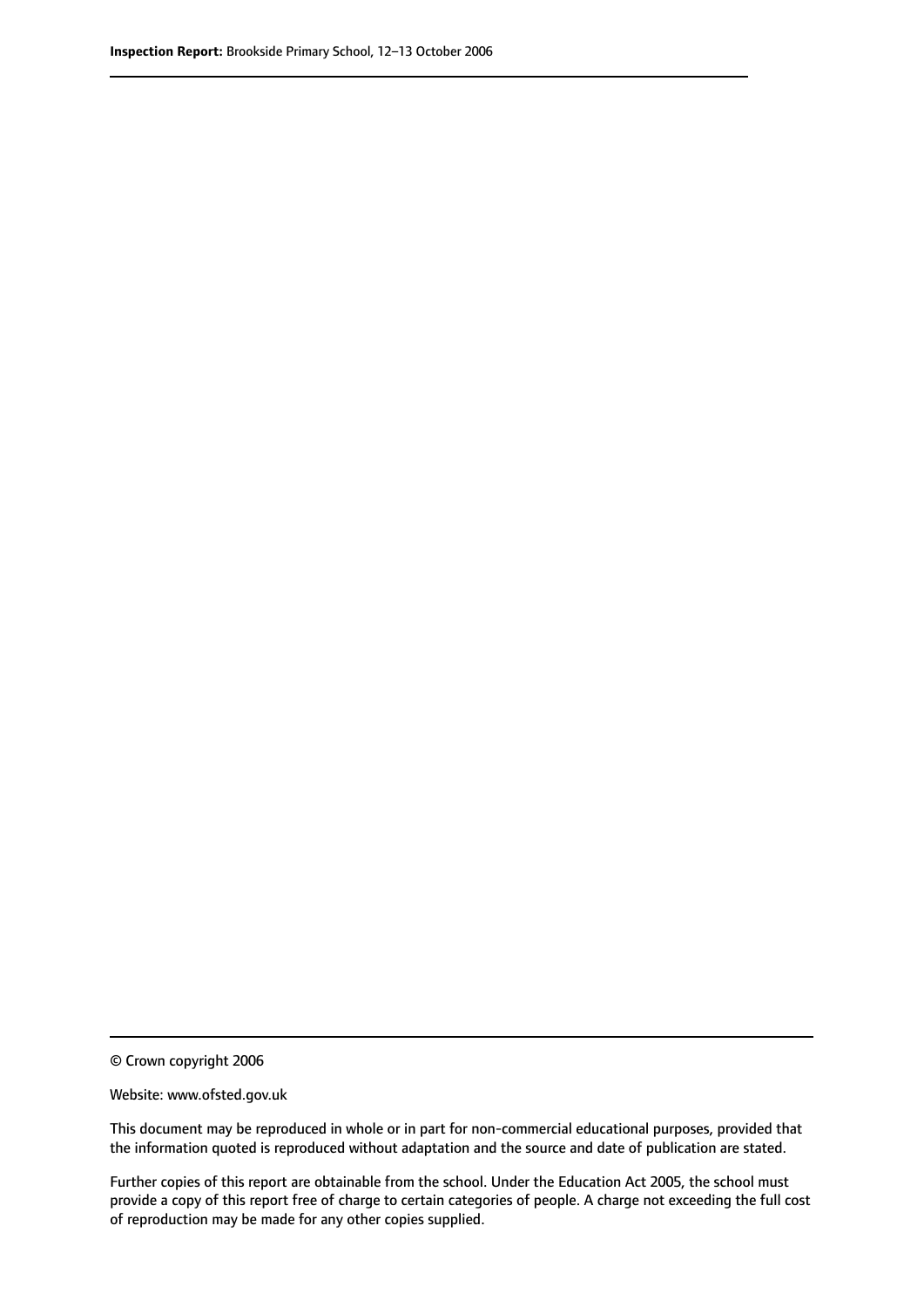# **Introduction**

The inspection was carried out by two Additional Inspectors.

## **Description of the school**

This average sized school serves part of the village of East Leake, where social and educational circumstances are generally favourable. Children's attainment on entry is average. The numbers of pupils from minority ethnic backgrounds, learning English as an additional language, or with learning difficulties or disabilities are below average. At the time of the last inspection, pupil mobility was a factor influencing standards of attainment and this is still the case in Years 3 to 6.

### **Key for inspection grades**

| Grade 1 | Outstanding  |
|---------|--------------|
| Grade 2 | Good         |
| Grade 3 | Satisfactory |
| Grade 4 | Inadequate   |
|         |              |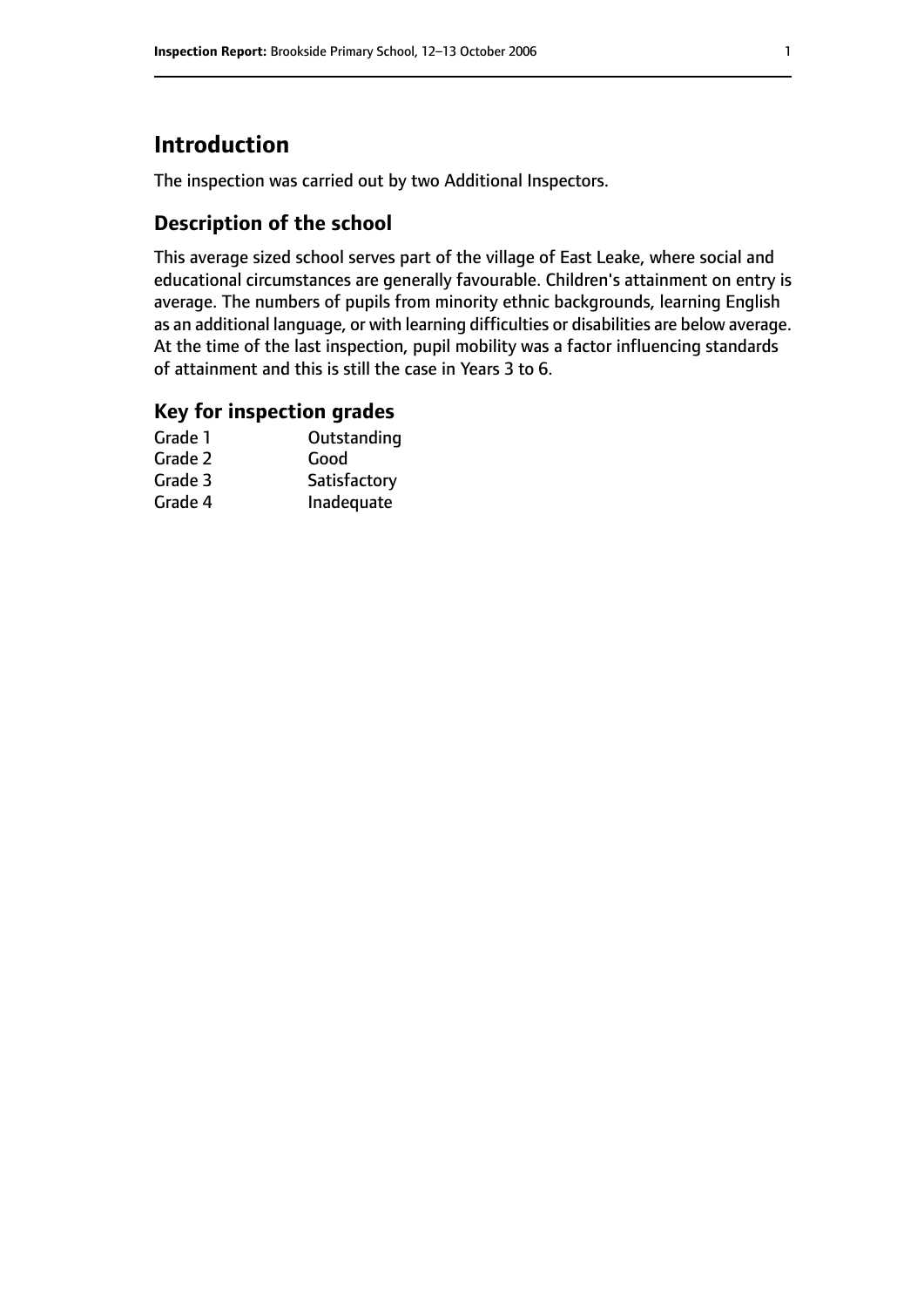# **Overall effectiveness of the school**

#### **Grade: 2**

Brookside is a good school. At the heart of its success is the headteacher's unswerving vision for the school that results in a strong and positive ethos and consistently good teaching, which promotes effective learning.

Pupils also play their part. They respond well to the good range of educational visits, themed weeks and special events that enrich the curriculum. They thoroughly enjoy school, so they readily rise to the challenge to do their best. They live up to teachers' high expectations both of their behaviour and of their capacity to cope with demanding work. Older pupils are confident learners who revel in the frequent opportunities to solve problems, to work collaboratively and to take a degree of responsibility for their own learning and progress.

This very positive climate for learning results in good standards and achievement. From Foundation Stage onwards, pupils make good progress. For most of the last five years, the school's seven and eleven year olds have attained standards that have been above the national average. Indeed, standards were exceptionally high in English, mathematics and science in 2005. Results in the 2006 national tests dipped slightly but nevertheless the school's records show that pupils made good progress. Pupils currently in Years 2 and 6 are achieving well and many are already exceeding the expected standards for their age.

Pupils not only respond well in the classroom but demonstrate good and, at times, excellent standards of personal development. Their spiritual, moral, social and cultural development is outstanding. Many pupils display maturity beyond their years. They are sensitive to things of beauty and to the needs of others. They understand the need to adopt safe and healthy lifestyles and older pupils demonstrate this in the choices that they make. They contribute willingly to the school and the wider community and are well prepared for adult life in a multi-cultural society.

Levels of care, guidance and support for pupils are satisfactory. Pastoral care is strong. Staff respond readily to pupils and their families at times of need and provide effective support. Procedures for child protection, for minimising risks to pupils and for preventing bullying are robust, although some of the school's records do not yet meet current government requirements. Teachers give satisfactory academic guidance but systems for setting individual targets are only just developing, so some pupils do not really know how to improve their performance or the progress that they make.

Standards of attainment remain high because leadership and management are thorough. School self-evaluation is accurate because senior staff and governors collect a great deal of data and other first-hand information in their quest to maintain the pace of school improvement. It is typical that measures are already in hand to address the 2006 dip in standards, even though those results were anomalous. Subject leaders with management responsibilities undertake some monitoring, but do not have enough opportunities to sample lessons as part of their checks on standards and quality. Nevertheless, improvement since the last inspection has been good. The school provides good value for money and is well placed to improve further.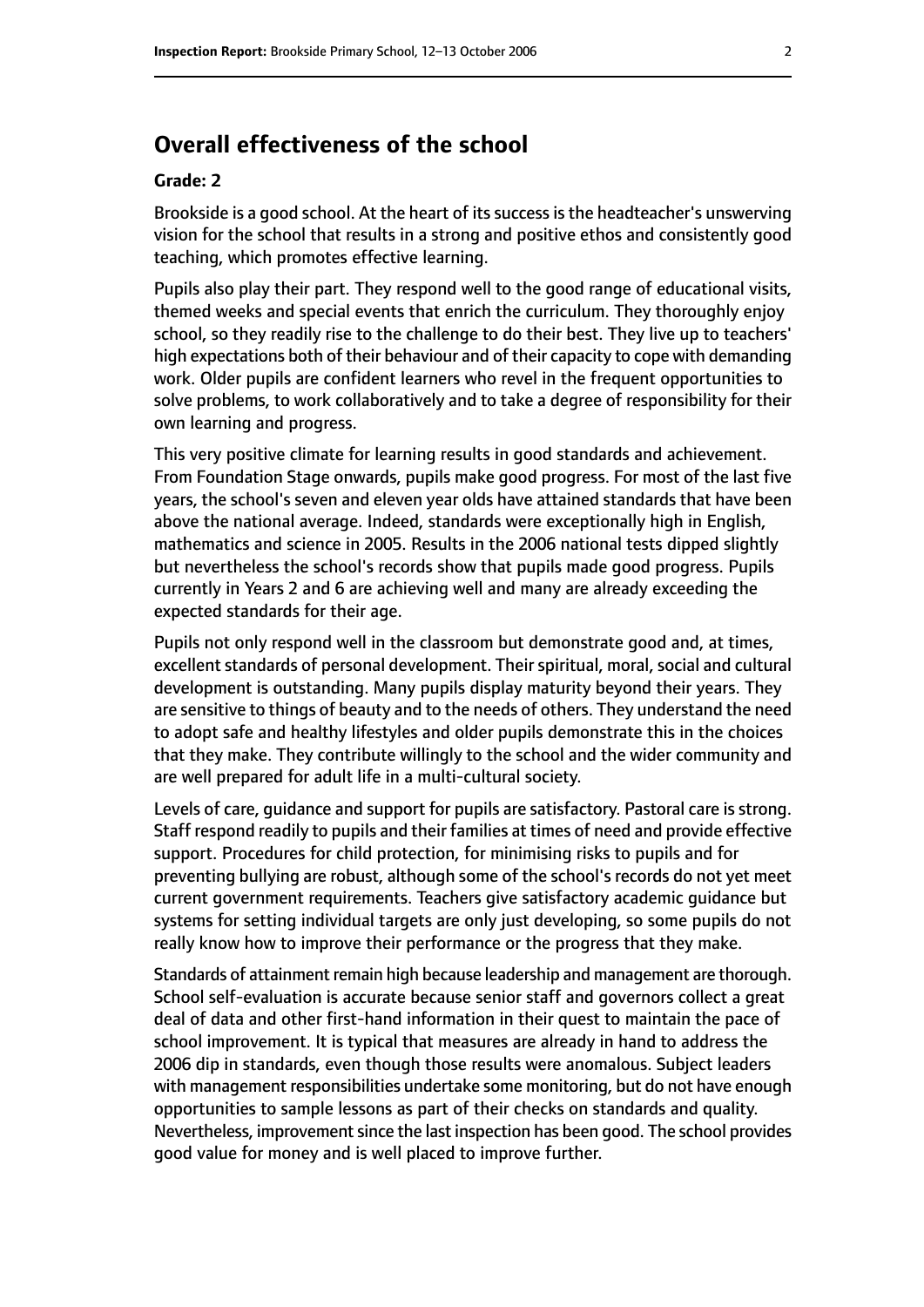#### **What the school should do to improve further**

- Ensure that all pupils have personal targets and understand clearly how they can improve their work.
- Give subject leaders a more prominent role in monitoring the work of the school.

## **Achievement and standards**

#### **Grade: 2**

Achievement and standards are good. Children's attainment on entry to school is broadly average. They make good progress in the Foundation Stage and by the time that they transfer to Year 1, standards are beginning to edge above those normally expected of five year olds, especially in relation to their personal, social and emotional development. In recent years, the school has established a strong track record in the national tests for seven and eleven year olds. Standards have regularly been significantly above average and in 2005 standards in English, mathematics and science were exceptionally high by the end of Year 6. The 2006 national tests showed a slight decline in the school's results but nevertheless the school's thorough assessment records indicate that these pupils made good progress in relation to their starting points. Pupils throughout the school, including those who have joined the school later than others, or who have learning or behavioural difficulties, are achieving well. Many pupils currently in Years 2 and 6 are already exceeding nationally expected standards for the end of the school year.

## **Personal development and well-being**

#### **Grade: 2**

Pupils' personal development and well-being are good. Pupils enjoy school, participate wholeheartedly and relate well to staff and fellow pupils. The behaviour of older pupils is exemplary, although some younger pupils have yet to settle to such consistently high standards. Pupils' spiritual, social, moral and cultural development is outstanding. Pupils have good insights into human emotions and act on a clear understanding of what is right. They make an outstanding contribution to the school and wider community by participating in the school council, devising classrules, helping younger pupils and supporting charities. Pupils become really responsible and mature. They show this by adopting safe and healthy lifestyles, by conscientious working habits and by striving to succeed. As a result, they are well prepared for secondary education, adult life and for the world of work. Pupils' enjoyment of their learning is reflected in good attendance.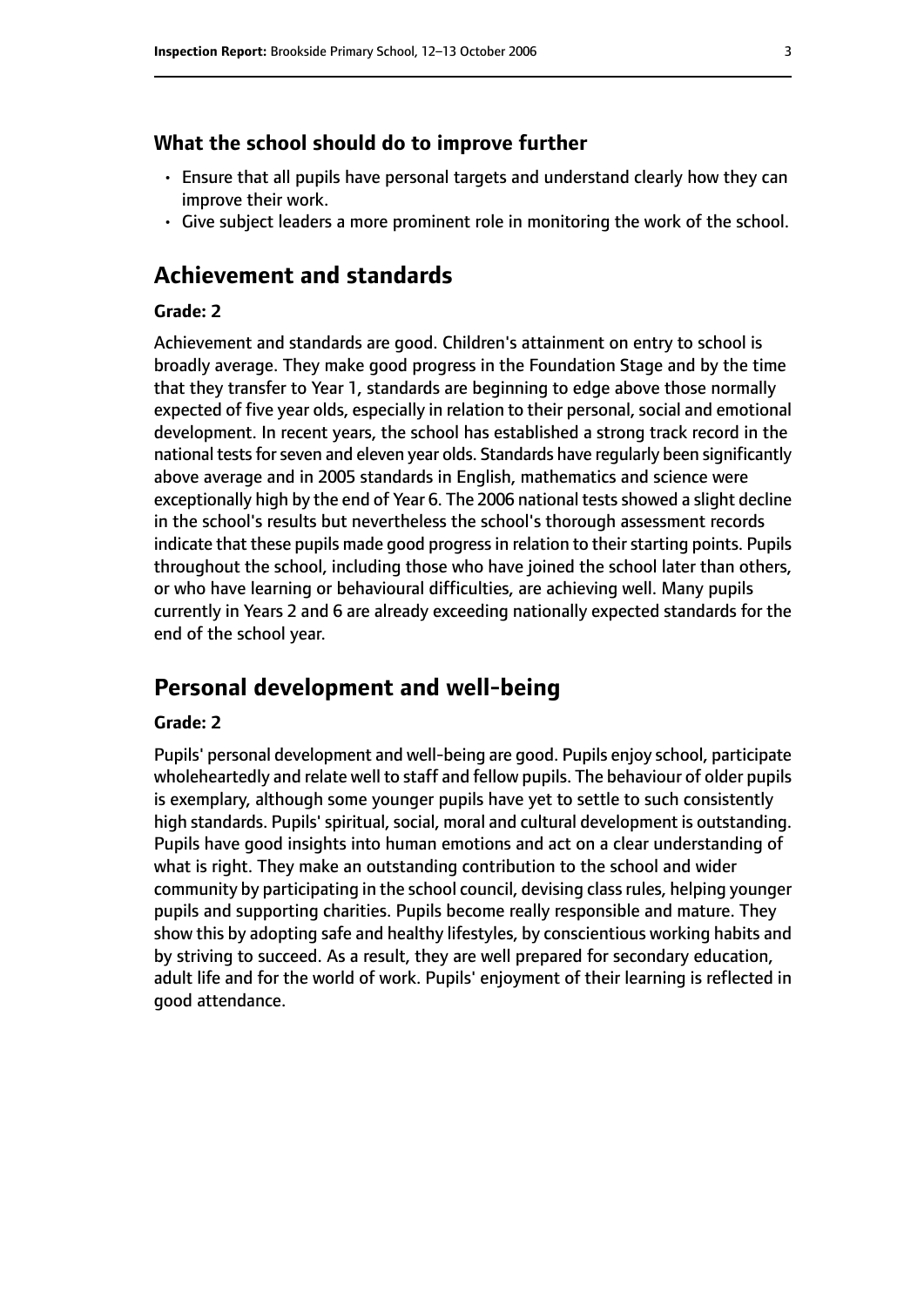# **Quality of provision**

#### **Teaching and learning**

#### **Grade: 2**

Teaching and learning are good. Teachers plan their lessons thoroughly and make good provision for pupils with different capabilities. Teachers and teaching assistants work well together, particularly in support of the school's youngest children and those with learning difficulties or disabilities. Teachers have high expectations of their pupils. This is particularly apparent in Years 3 to 6, where pupils benefit from challenging tasks that allow them to develop independence and to take responsibility for their work. Positive relationships with staff encourage pupils to grow in confidence and rise to the challenge to do their best. Most teachers manage pupils' behaviour effectively but in a small minority of lessons, low level disruption slows the pace of learning.

#### **Curriculum and other activities**

#### **Grade: 2**

The curriculum has improved since the last inspection and is now good. The school has been forward looking by introducing French for all pupils in Years 1 to 6 and there have been improvements in the provision for pupils' cultural development. The school has upgraded its resources for information and communication technology (ICT), though some pupils do not use ICT fully in other subjects. The school modifies its curriculum effectively, so that pupils of all abilities, including those with learning difficulties, achieve well. Pupils particularly enjoy the wide range of activities outside lessons, such as the residential visit for Year 6 and events like 'Health Week'. Parents and pupils appreciate the many extra-curricular activities, especially in sport and music, where beneficial links with the local secondary school add to current provision.

#### **Care, guidance and support**

#### **Grade: 3**

Care, guidance and support are satisfactory. Pastoral care of pupils is strong. Staff are highly committed to ensuring that pupils are safe and secure. There are effective procedures for preventing bullying, including training older pupils to deal with potential conflict. In this respect, the 'Playground Peacemakers' do a good job. Risk assessments are thorough and staff have received recent training to ensure a consistent response to child protection matters. The school is taking urgent steps to ensure that its staff records meet current requirements. The school has effective partnerships with outside agencies which ensure that pupils with learning difficulties or other vulnerable pupils get the support that they need. However, although teachers advise individual pupils, current target-setting does not always ensure that all pupils know how to improve their learning.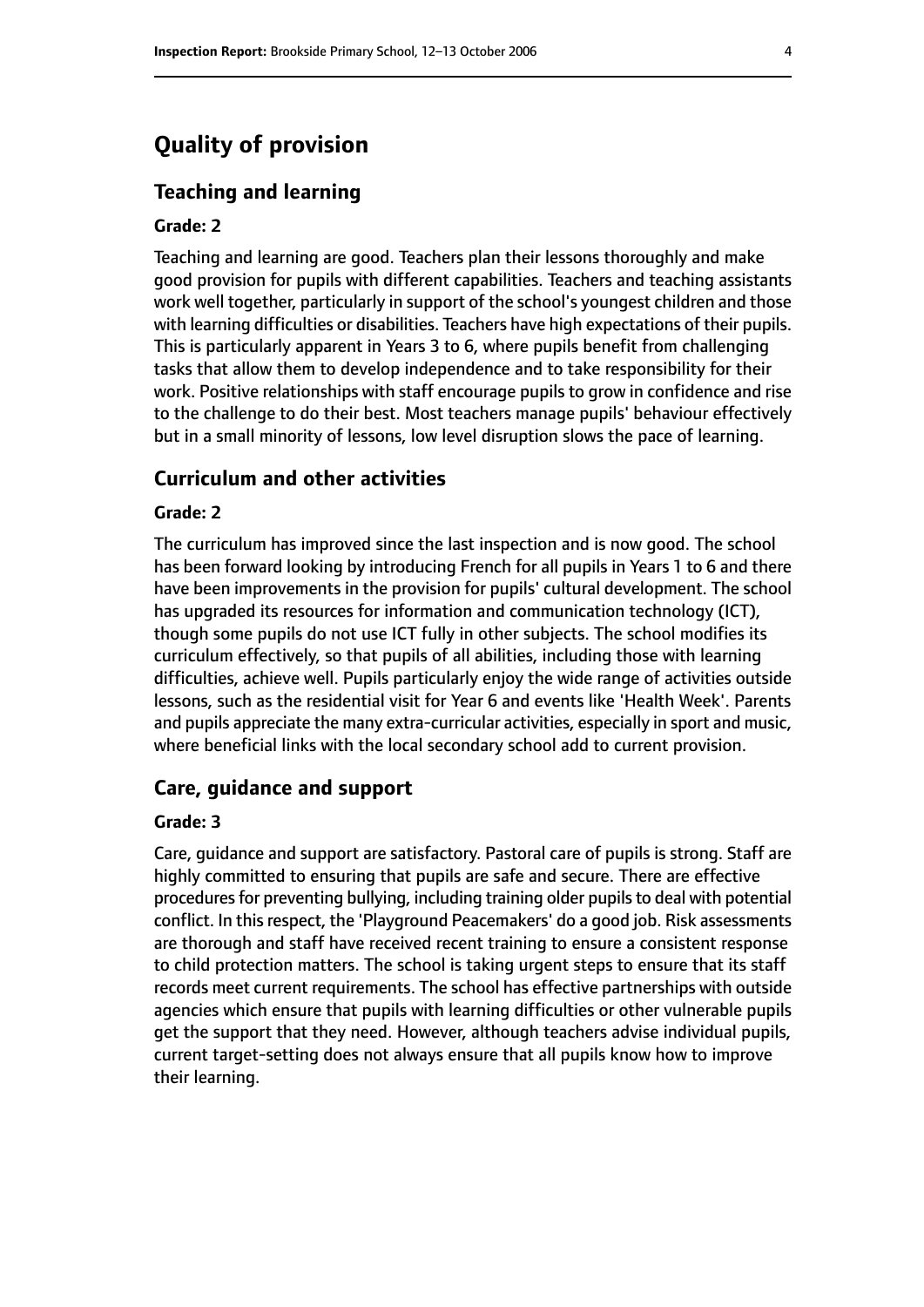# **Leadership and management**

#### **Grade: 2**

Effective leadership and management are central to the school's success in maintaining high standards. The headteacher promotes consistent educational values. His vision for the school inspires confidence and commitment from the staff. Other staff with management responsibilities do a good job and contribute to school improvement, although there is scope to give subject leaders a more prominent role in checking on standards and quality. Nevertheless, school self-evaluation is both thorough and accurate. A particular strength is the way in which senior staff use performance data to identify and address potential weaknesses, for example following the 2006 national tests. Governors discharge their duties well. They gather a wealth of first-hand information, which they use effectively to support the school and to hold it to account. This approach gives the school a good capacity for further improvement.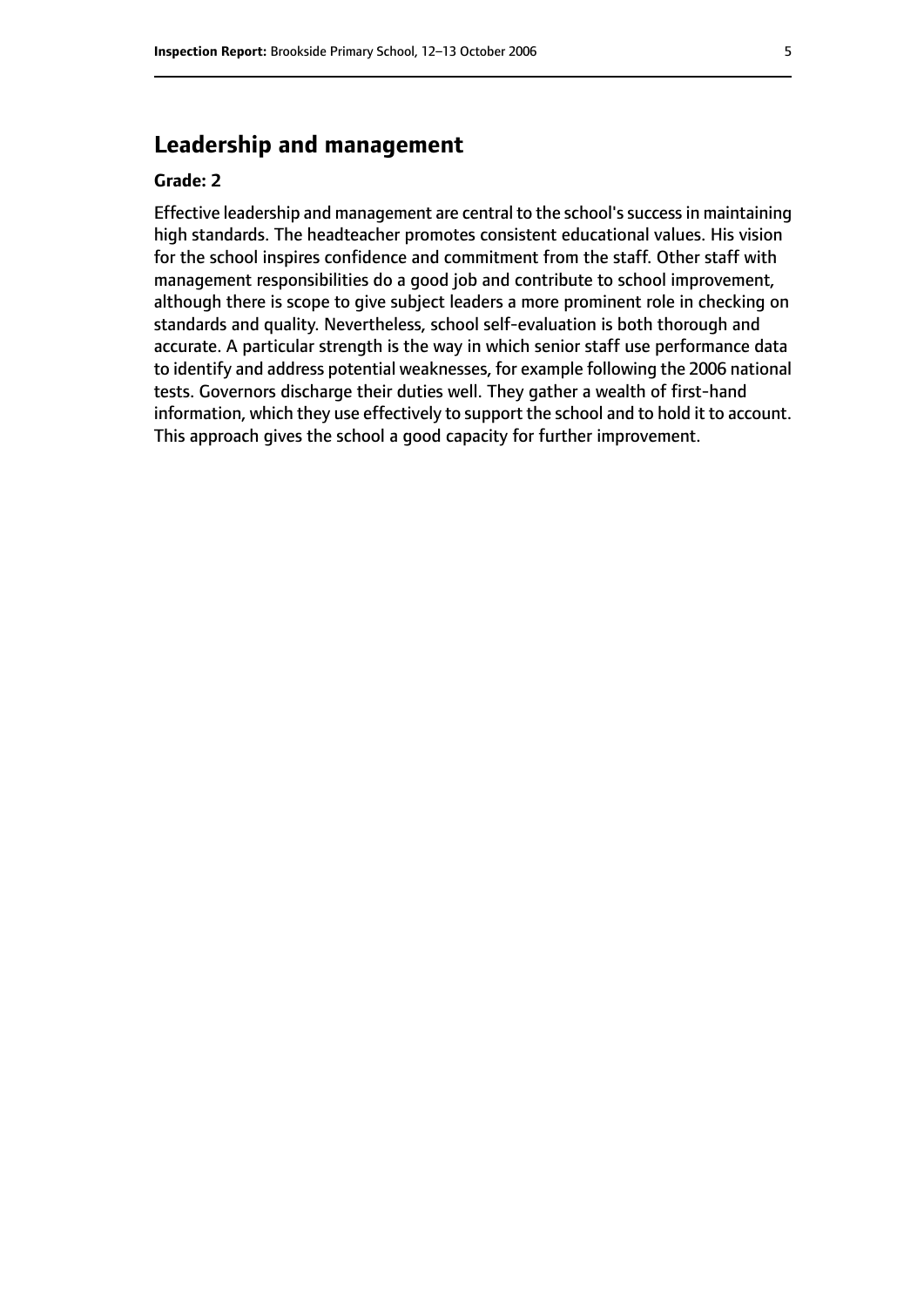**Any complaints about the inspection or the report should be made following the procedures set out inthe guidance 'Complaints about school inspection', whichis available from Ofsted's website: www.ofsted.gov.uk.**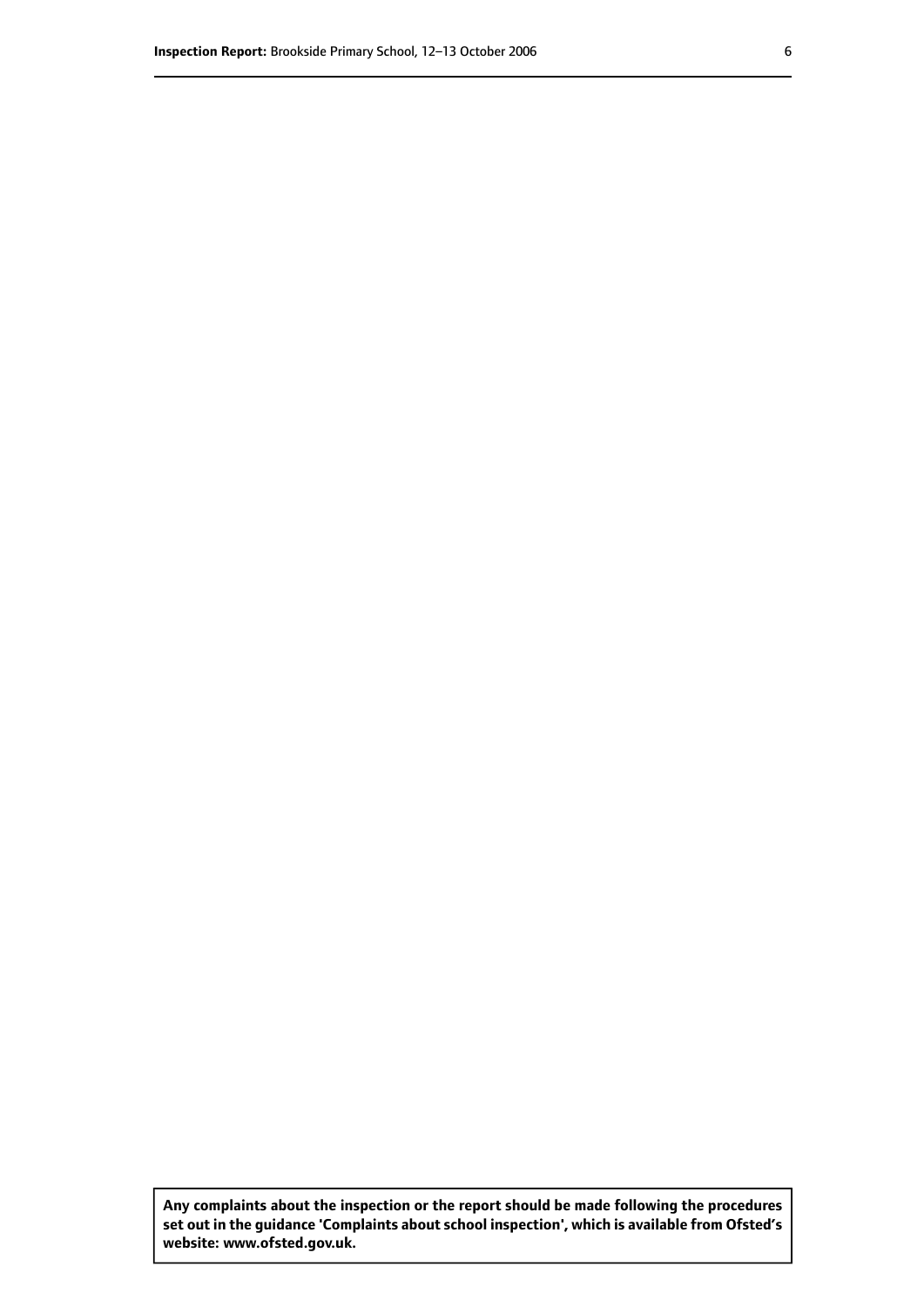# **Inspection judgements**

| Key to judgements: grade 1 is outstanding, grade 2 good, grade 3 satisfactory, and grade 4 | School         |
|--------------------------------------------------------------------------------------------|----------------|
| inadeauate                                                                                 | <b>Overall</b> |

# **Overall effectiveness**

| How effective, efficient and inclusive is the provision of education, integrated<br>care and any extended services in meeting the needs of learners? |     |
|------------------------------------------------------------------------------------------------------------------------------------------------------|-----|
| How well does the school work in partnership with others to promote learners'<br>well-being?                                                         |     |
| The quality and standards in the Foundation Stage                                                                                                    |     |
| The effectiveness of the school's self-evaluation                                                                                                    |     |
| The capacity to make any necessary improvements                                                                                                      |     |
| Effective steps have been taken to promote improvement since the last<br>inspection                                                                  | Yes |

## **Achievement and standards**

| How well do learners achieve?                                                                               |  |
|-------------------------------------------------------------------------------------------------------------|--|
| The standards <sup>1</sup> reached by learners                                                              |  |
| How well learners make progress, taking account of any significant variations between<br>groups of learners |  |
| How well learners with learning difficulties and disabilities make progress                                 |  |

# **Personal development and well-being**

| How good is the overall personal development and well-being of the<br>learners?                                  |  |
|------------------------------------------------------------------------------------------------------------------|--|
| The extent of learners' spiritual, moral, social and cultural development                                        |  |
| The behaviour of learners                                                                                        |  |
| The attendance of learners                                                                                       |  |
| How well learners enjoy their education                                                                          |  |
| The extent to which learners adopt safe practices                                                                |  |
| The extent to which learners adopt healthy lifestyles                                                            |  |
| The extent to which learners make a positive contribution to the community                                       |  |
| How well learners develop workplace and other skills that will contribute to<br>their future economic well-being |  |

# **The quality of provision**

| How effective are teaching and learning in meeting the full range of the<br>learners' needs?          |  |
|-------------------------------------------------------------------------------------------------------|--|
| How well do the curriculum and other activities meet the range of needs<br>and interests of learners? |  |
| How well are learners cared for, guided and supported?                                                |  |

 $^1$  Grade 1 - Exceptionally and consistently high; Grade 2 - Generally above average with none significantly below average; Grade 3 - Broadly average to below average; Grade 4 - Exceptionally low.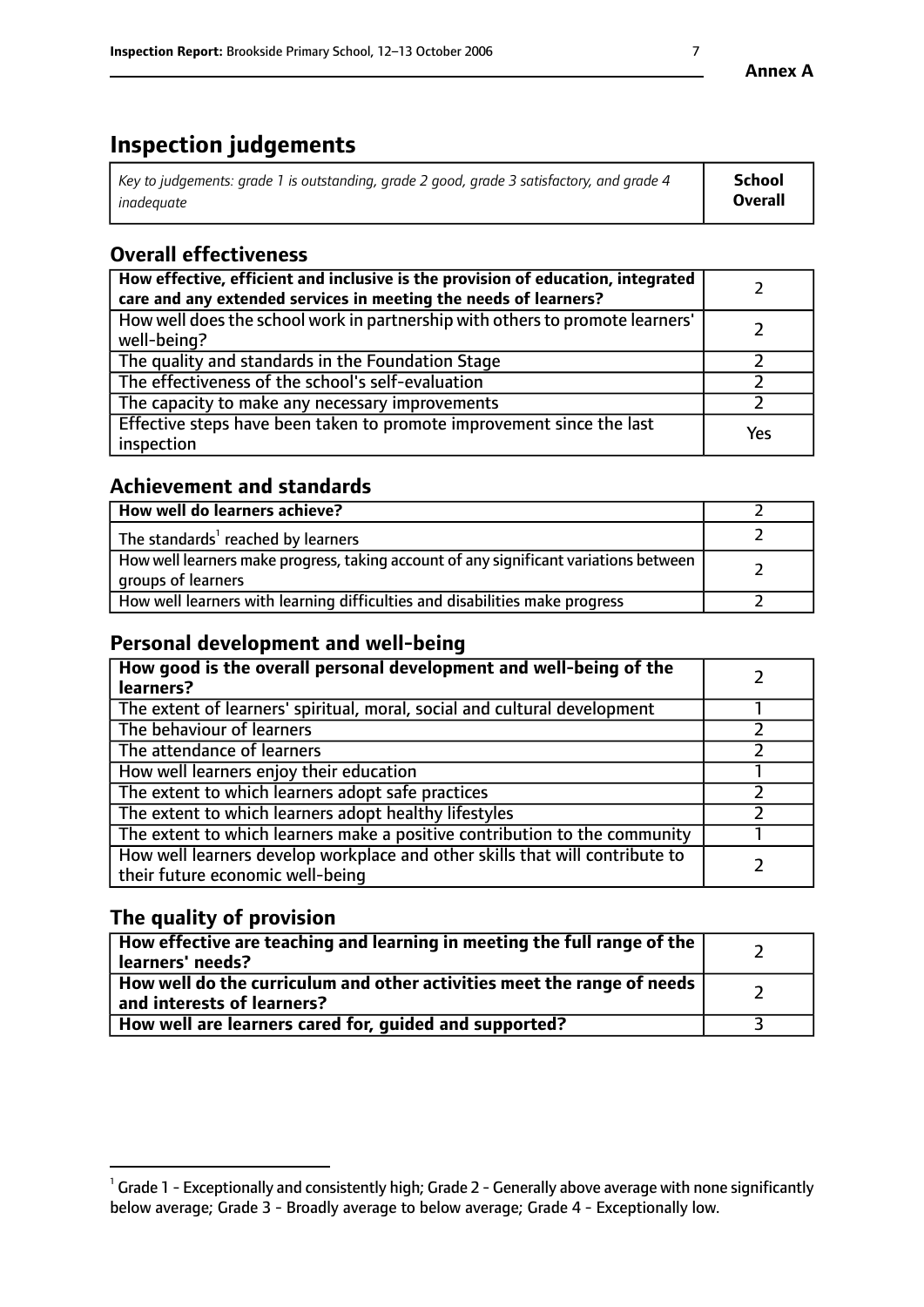#### **Annex A**

# **Leadership and management**

| How effective are leadership and management in raising achievement<br>and supporting all learners?                                              |               |
|-------------------------------------------------------------------------------------------------------------------------------------------------|---------------|
| How effectively leaders and managers at all levels set clear direction leading<br>to improvement and promote high quality of care and education |               |
| How effectively performance is monitored, evaluated and improved to meet<br>challenging targets                                                 | 3             |
| How well equality of opportunity is promoted and discrimination tackled so<br>that all learners achieve as well as they can                     |               |
| How effectively and efficiently resources, including staff, are deployed to<br>achieve value for money                                          | $\mathcal{P}$ |
| The extent to which governors and other supervisory boards discharge their<br>responsibilities                                                  |               |
| Do procedures for safequarding learners meet current government<br>requirements?                                                                | <b>No</b>     |
| Does this school require special measures?                                                                                                      | <b>No</b>     |
| Does this school require a notice to improve?                                                                                                   | No            |